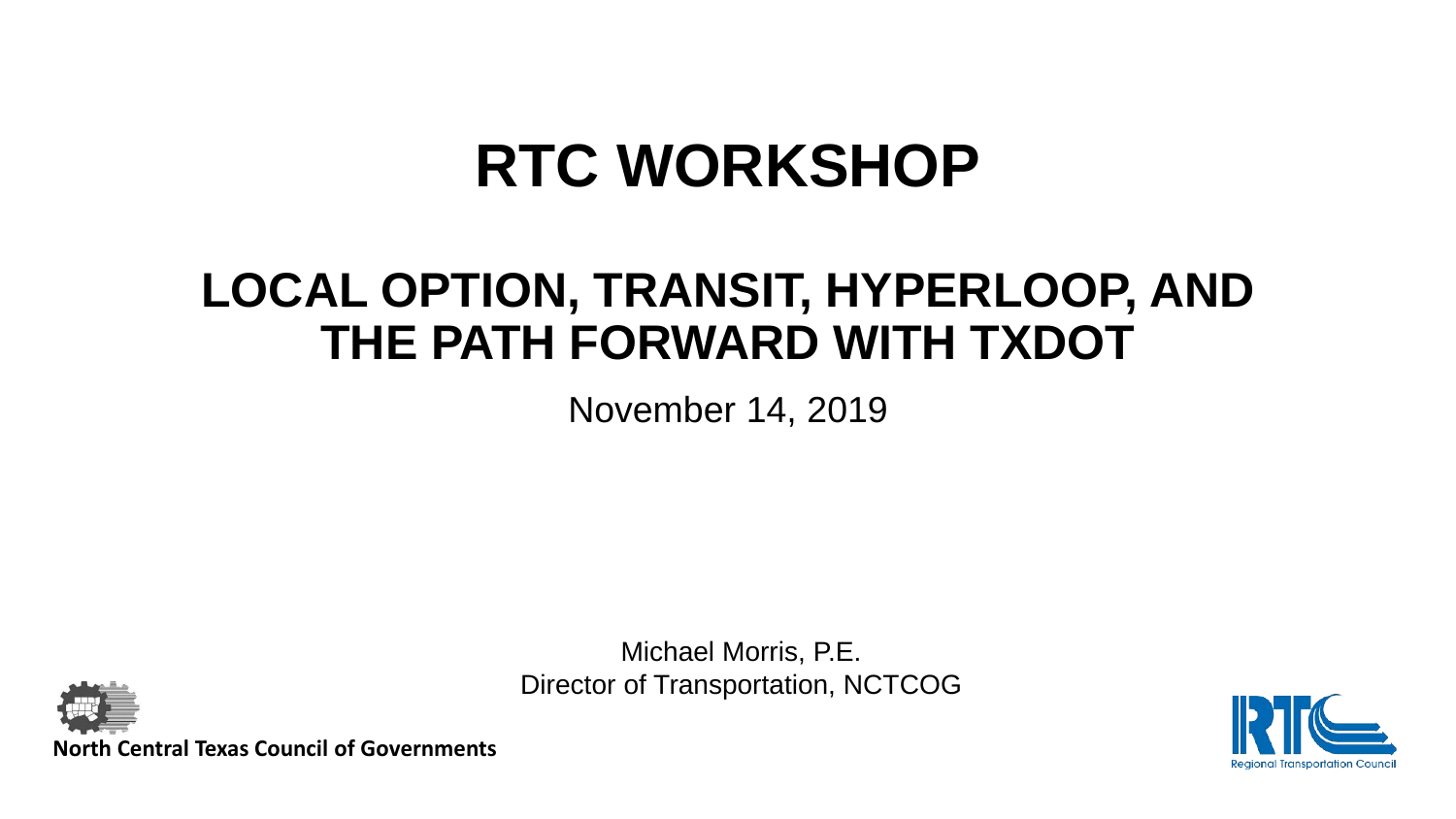### **Proposed "Regional Compact":**  RARX **Goods Movement, System Rail and System Managed Lanes**

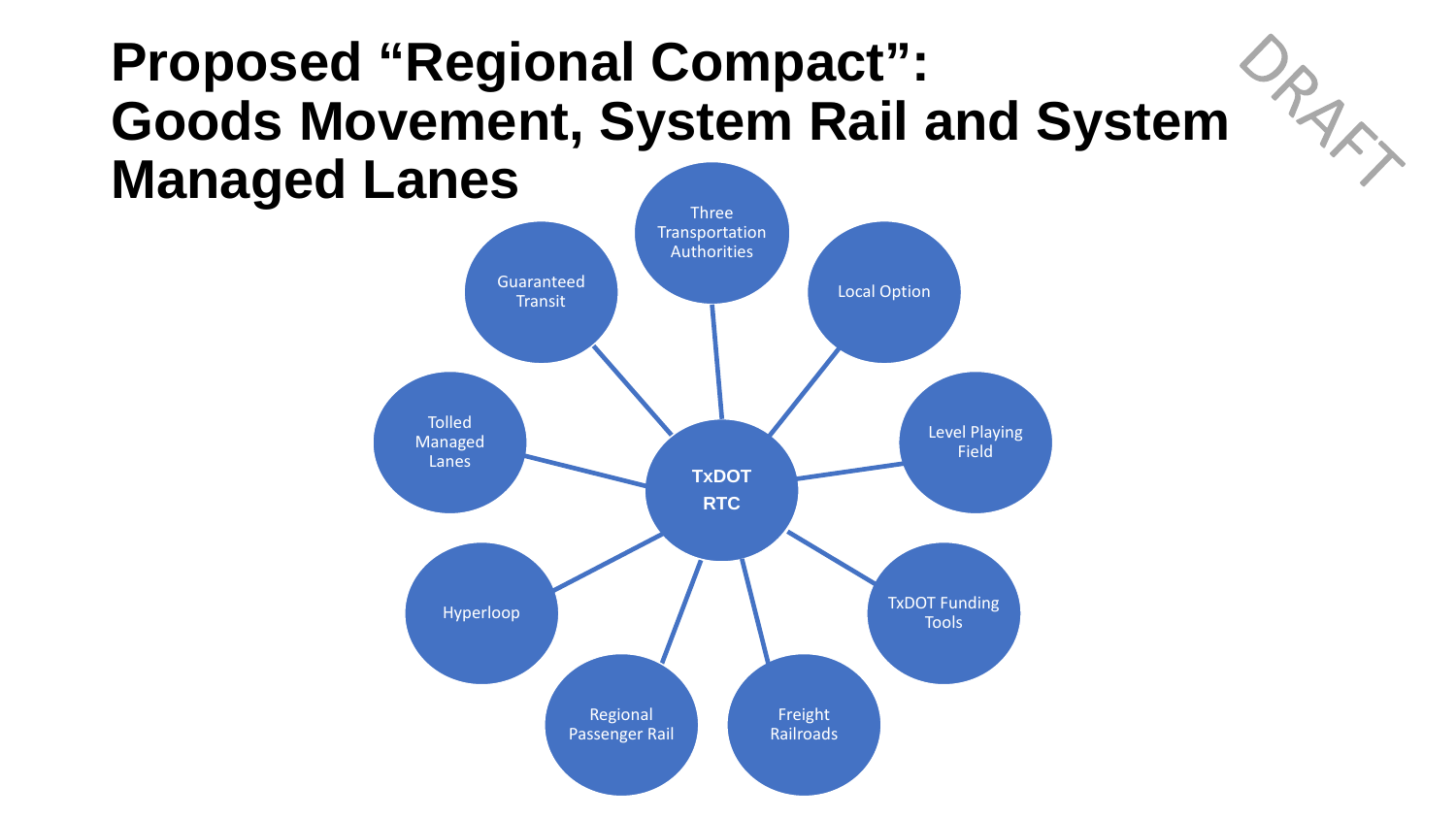

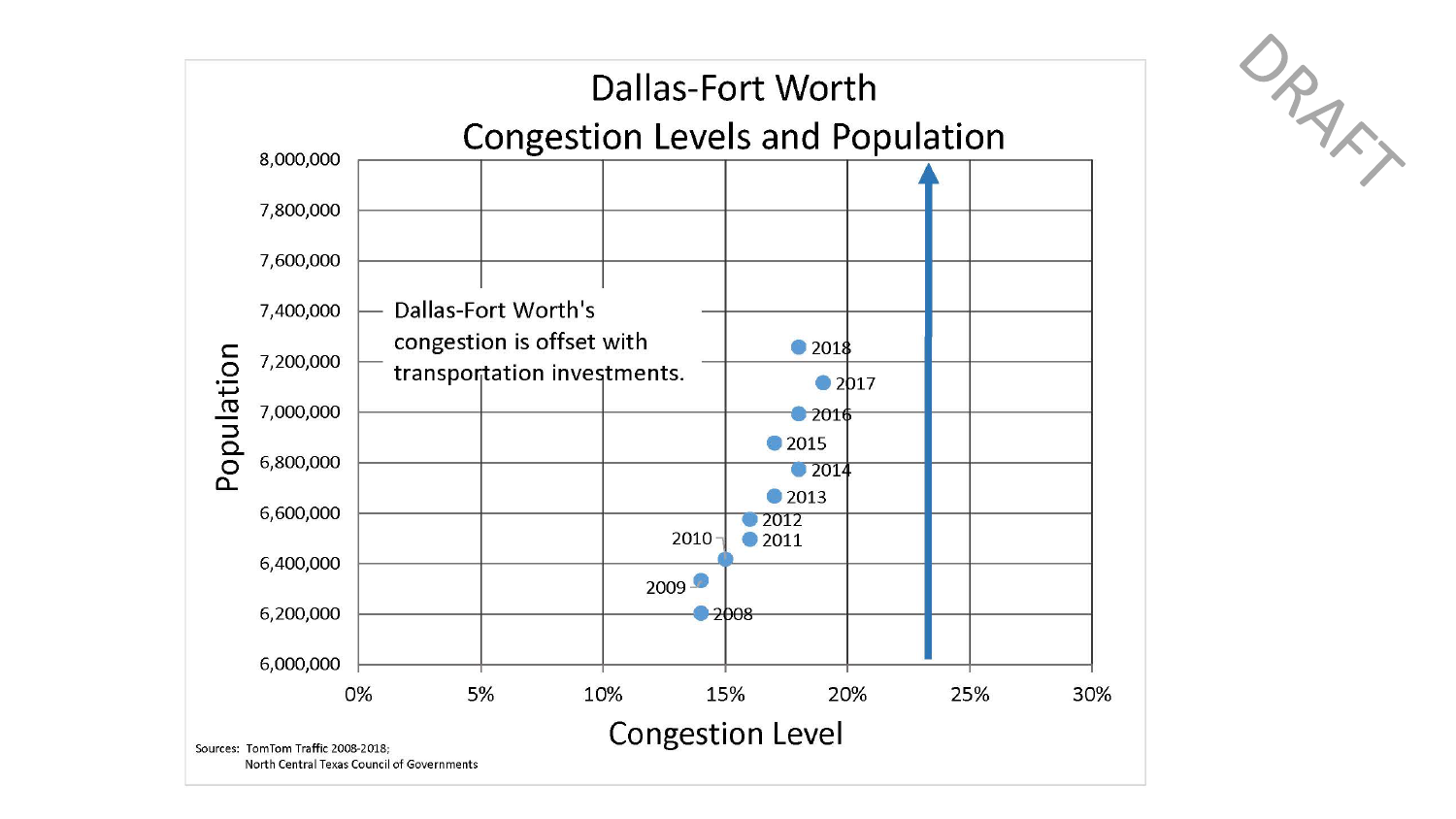# **Next Steps Impacting the Texas Department of Transportation**



Partnership

Innovation Funding *(tolling / borrowing)*

Statewide Formula Allocation

Toll Advancement: Good Government Principles

- Environmental Documents
- Projects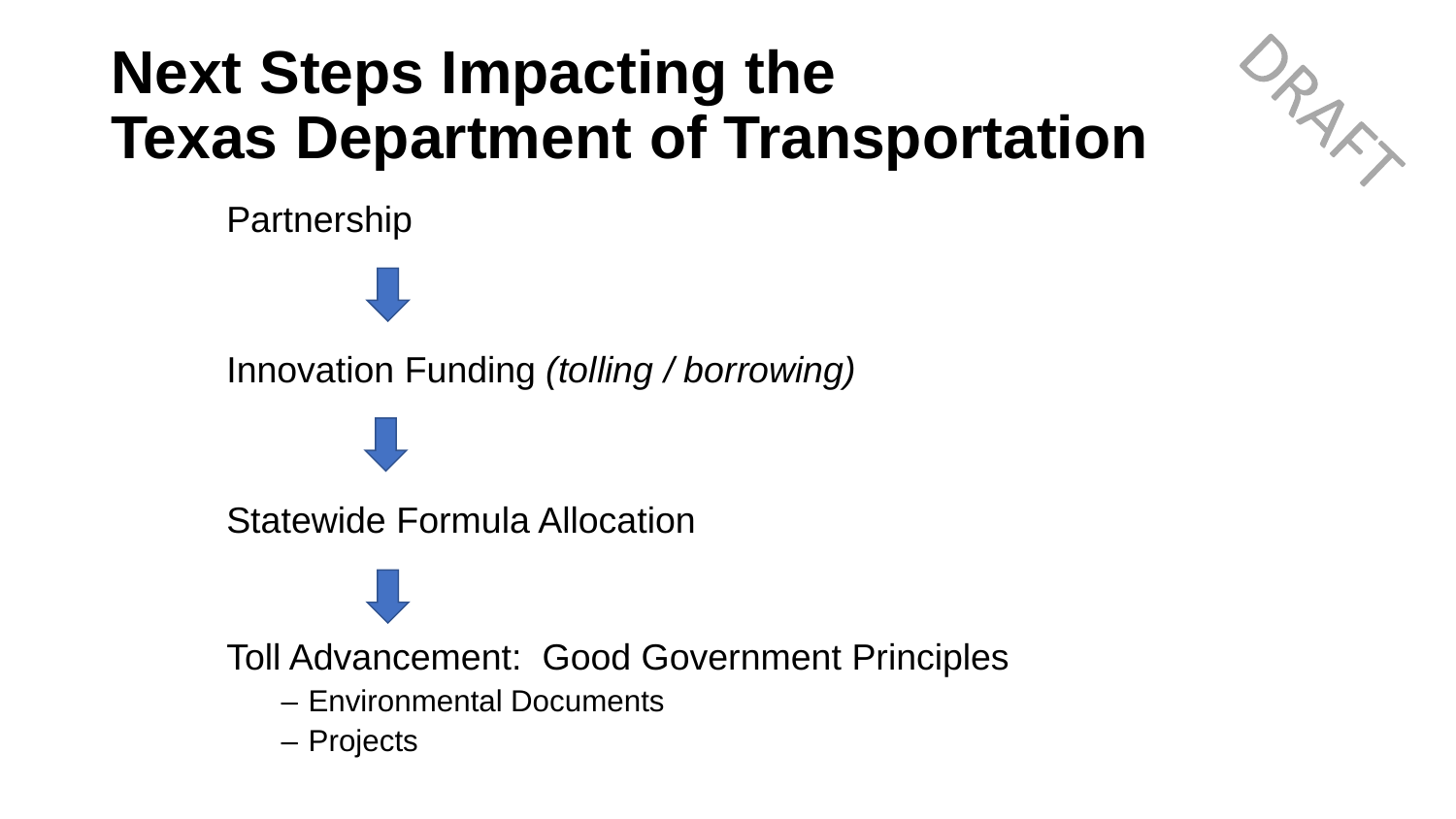## **Innovative Funding for Environmental Clearance and Construction** √

Local Contributions

NTTA Loan to RTC

TIFIA ⁄√Smith /√State Comptroller

P3 Concession √

RTR Funds

NTTA Toll Roads

 $\sqrt{\phantom{a}}$  Tolled Managed Lanes

TxDOT Loans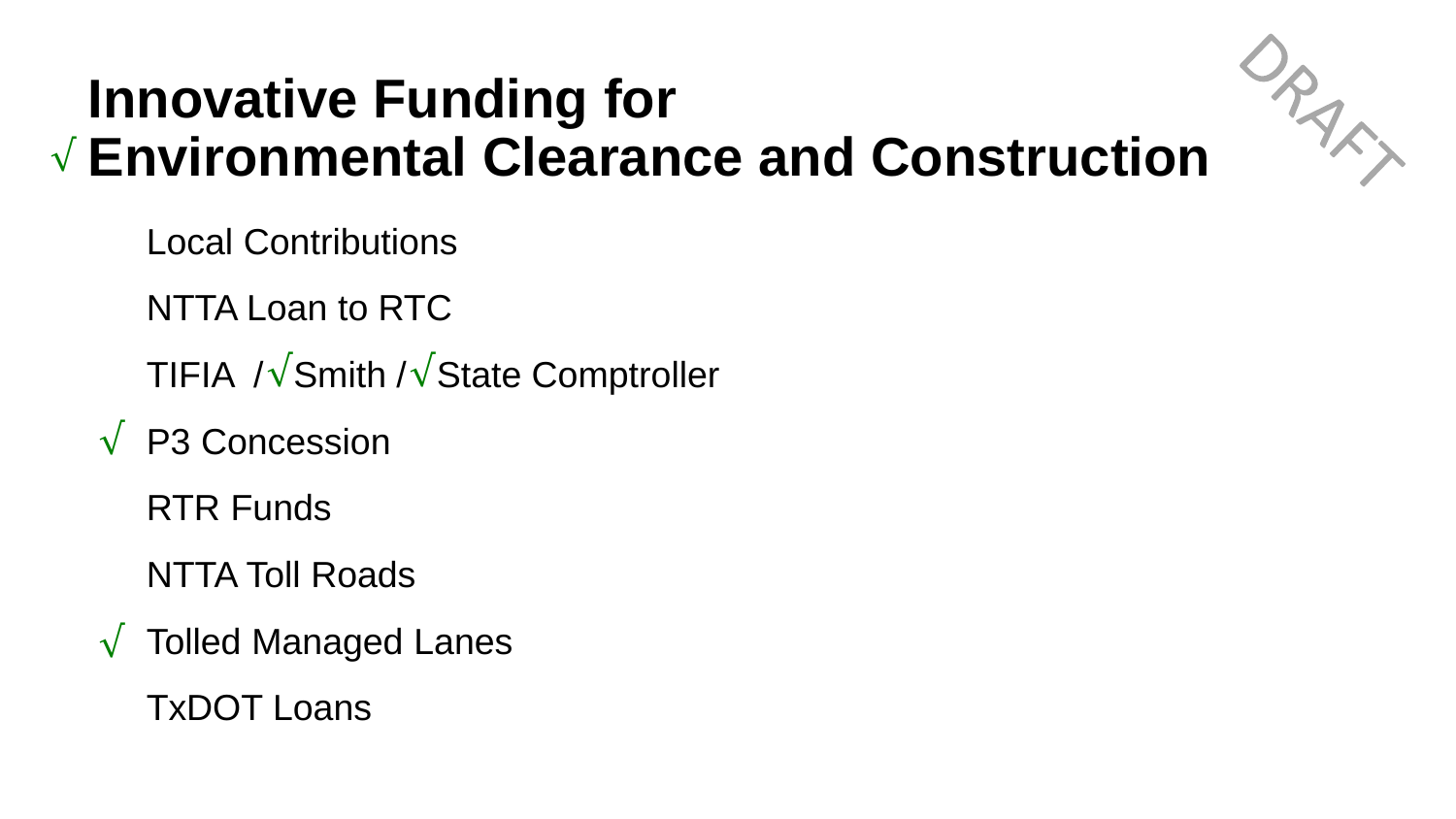### **FAST RAIL SERVICE**



- 1. Houston to Dallas 424 Days to Legislative Session
	- Finding of No Significant Input
	- Safety Protocol
	- "Railroad"
- 2. Dallas Arlington (to DFW International) Fort Worth
	- RFP ("Cone of Silence")
	- December 13, 2019 Deadline
- 3. Fort Worth Laredo (Monterrey, Mexico)
	- Last Round of Public Meeting
	- Winter Results (60 days)
- 4. Certification Center
	- RFP is Underway by VHO
	- Awaiting RTC Action (11/14/19)